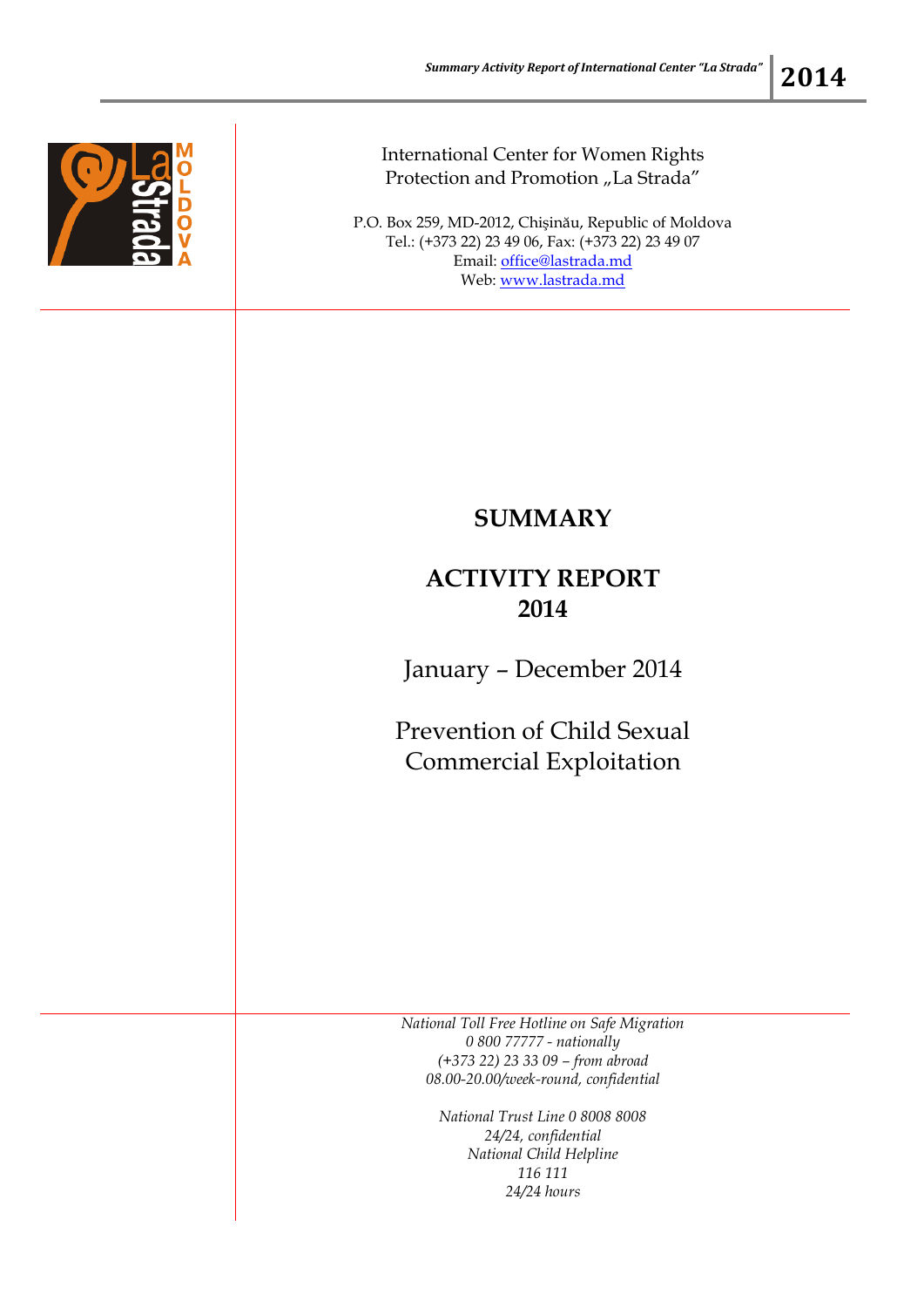| <b>ACTIVITY AREA III</b>           | <b>COUNTER-ACTING COMMERCIAL SEXUAL EXPLOITATION OF CHILDREN</b>                                                                                                                                                                                                                                                                                                                                                                                                                                                                                                                                                                                                                                                                                                                                                                                                                                                                                                                                                                                                                                                                                                                                                                                                                                                                                                                                                                  |
|------------------------------------|-----------------------------------------------------------------------------------------------------------------------------------------------------------------------------------------------------------------------------------------------------------------------------------------------------------------------------------------------------------------------------------------------------------------------------------------------------------------------------------------------------------------------------------------------------------------------------------------------------------------------------------------------------------------------------------------------------------------------------------------------------------------------------------------------------------------------------------------------------------------------------------------------------------------------------------------------------------------------------------------------------------------------------------------------------------------------------------------------------------------------------------------------------------------------------------------------------------------------------------------------------------------------------------------------------------------------------------------------------------------------------------------------------------------------------------|
| Strategic objective 1              | To support the Government of RM in streamlining national child rights protection policies                                                                                                                                                                                                                                                                                                                                                                                                                                                                                                                                                                                                                                                                                                                                                                                                                                                                                                                                                                                                                                                                                                                                                                                                                                                                                                                                         |
| Activity stream 1.1.               | To support development of national legal mechanism facilitating protection of HR of children victims-witnesses                                                                                                                                                                                                                                                                                                                                                                                                                                                                                                                                                                                                                                                                                                                                                                                                                                                                                                                                                                                                                                                                                                                                                                                                                                                                                                                    |
| Activity 1.1.1.                    | To provide Expert support in supplementing national laws pertaining to vulnerable witnesses of crimes<br>In 2014, the series of work meetings took place with participation of "La Strada" experts as members of a<br>working group targeting realization of action 6.3.1. p.4 .of Justice Sector Reform System that strives for<br>adjustment of the national legal framework on solving the criminal cases with implication of children to the<br>European and International Standards. In this way, the Law no.163 of 18.07.2014 for the modification and<br>completion of the Criminal Procedure Code, has been amended with provisions of Art.110 <sup>1</sup> so that the Law<br>was finally passed on <b>July 18th</b> ;<br>In 2014, "La Strada" specialists provided expert support to General Prosecutor's Office in the process of the<br>finalization of the Instruction/Regulation for the Child Interviewing Room(CIR).<br>To provide support to Center for Combating Cyber and informational Crimes in modification of the current<br>legislation promoting the rights of child victims of cyber crimes<br>"La Strada" experts provided support in the promulgation of the modification to the Law on cyber crime and<br>its effective implementation.                                                                                                                                                              |
|                                    |                                                                                                                                                                                                                                                                                                                                                                                                                                                                                                                                                                                                                                                                                                                                                                                                                                                                                                                                                                                                                                                                                                                                                                                                                                                                                                                                                                                                                                   |
| Activity 1.1.2.                    | To provide Expert support to relevant bodies in developing SOPs on interviewing vulnerable witness in particular                                                                                                                                                                                                                                                                                                                                                                                                                                                                                                                                                                                                                                                                                                                                                                                                                                                                                                                                                                                                                                                                                                                                                                                                                                                                                                                  |
|                                    | children<br>In 2014, under auspices and guidance of the PS of NC, International Center "La Strada" continued<br>$\bullet$<br>dissemination of its good practices on child interviewing practices, providing expert support to prosecutors<br>and judiciary in the regions while identifying adequate premises for launching CIRs, assuring these<br>corresponds to the international standards and recommendations in the field.<br>To provide Expert support to MLSPF in developing Regulation and Minimum quality standards on organizing and<br>functioning Child Help Line<br>International Center "La Strada" experts provided support to MLSPF in developing the Regulation and<br>Minimum quality standards on organizing and functioning of Child Help Line.                                                                                                                                                                                                                                                                                                                                                                                                                                                                                                                                                                                                                                                              |
| Activity stream 1.2.               | To support lining-up national law to international and European treaties and directives                                                                                                                                                                                                                                                                                                                                                                                                                                                                                                                                                                                                                                                                                                                                                                                                                                                                                                                                                                                                                                                                                                                                                                                                                                                                                                                                           |
| Activity 1.2.1.                    | To provide Expert support to MLSPF in launching/ activity regulation of the first National Child Help Line<br>"La Strada" experts contributed substantially to the elaboration of Regulation and the Minimum Quality<br>Standards for Child Help Line these being approved in May 2014 by the Decree of the Minister of Labor, Social<br>Protection and Family;<br>In May "La Strada" Center participated in a public procurement tender for the operation of Child Help Line<br>٠<br>service announced by MLSPF, and won the tender. In this way, starting with June 4, the new phone service,<br>has been launched in Moldova- a Toll-free phone service for children Child Help Line 116 111 run by "La<br>Strada". The Child Help Line provides psychological support, information and counseling on child protection<br>system. During June-September the service was piloted and functioned from 8.00 till 20.00. Since September<br>15 <sup>th</sup> , the Child Help Line offers counseling 24/24;<br>At the end of May The Child Helpline counselors have been selected and took part in three specialized<br>trainings on aspects of counseling and running of this specialized phone service, organized during May-June.<br>In December, Child Help Line consultants also took part in the study visit in France, learning the experience of<br>running of similar phone service and child protection referral system. |
| <b>Activity Stream 1.3.</b>        | To support integration of emerging on CR into national policies on CR protection                                                                                                                                                                                                                                                                                                                                                                                                                                                                                                                                                                                                                                                                                                                                                                                                                                                                                                                                                                                                                                                                                                                                                                                                                                                                                                                                                  |
| Activity 1.3.1.<br>Activity 1.3.2. | To conduct research on child risk-taking behavior on-line/child safety on-line<br>At the beginning of 2014, "La Strada" finalized the report of the study on children's safety online in the<br>Republic of Moldova, that could be accessed online on:<br>http://lastrada.md/publicatii/ebook/Studiu_siguranta_online_en.pdf. The report is also available in<br>Romanian language.<br>To support the Government of RM in streamlining national child rights protection policies<br>In 2014, "La Strada" Center as a member of the National Council for Child Rights Protection (NCCRP), took part<br>in 3 meetings with head of NCCRP and the members, the main ministries responsible for child rights<br>protection, active NGOs and donor organizations. During the meetings, the results of the Child Help Line<br>activities, the results of the research "Children's safety online in the Republic of Moldova" and other issues<br>have been presented by "La Strada" representatives.<br>To conduct case-based analysis of the organics of CSCE and vulnerability of children                                                                                                                                                                                                                                                                                                                                             |
|                                    | In 2014, "La Strada" performed an extensive analysis of the cases assisted by "La Strada" since 2010 up to 2014,<br>designed to study the socio-demographic and vulnerability profile of the child victims of CSE but also analyze<br>the current assistance and protection tools addressing children victim – witnesses of sexual exploitation, and<br>also develop recommendations to consolidate prevention efforts, assistance and reintegration processes in the<br>cases of ESCC. The Report of the study will be placed at the organizational website at the beginning of 2015.                                                                                                                                                                                                                                                                                                                                                                                                                                                                                                                                                                                                                                                                                                                                                                                                                                            |
| Strategic objective 2.             | To contribute to reducing vulnerability of children to CSCE and abuse                                                                                                                                                                                                                                                                                                                                                                                                                                                                                                                                                                                                                                                                                                                                                                                                                                                                                                                                                                                                                                                                                                                                                                                                                                                                                                                                                             |
| Activity stream 2.1.               | To ensure availability and accessibility of information about online safety for children                                                                                                                                                                                                                                                                                                                                                                                                                                                                                                                                                                                                                                                                                                                                                                                                                                                                                                                                                                                                                                                                                                                                                                                                                                                                                                                                          |
| Activity 2.1.1.                    | Maintenance of the dedicated informational portal to promote child safety online                                                                                                                                                                                                                                                                                                                                                                                                                                                                                                                                                                                                                                                                                                                                                                                                                                                                                                                                                                                                                                                                                                                                                                                                                                                                                                                                                  |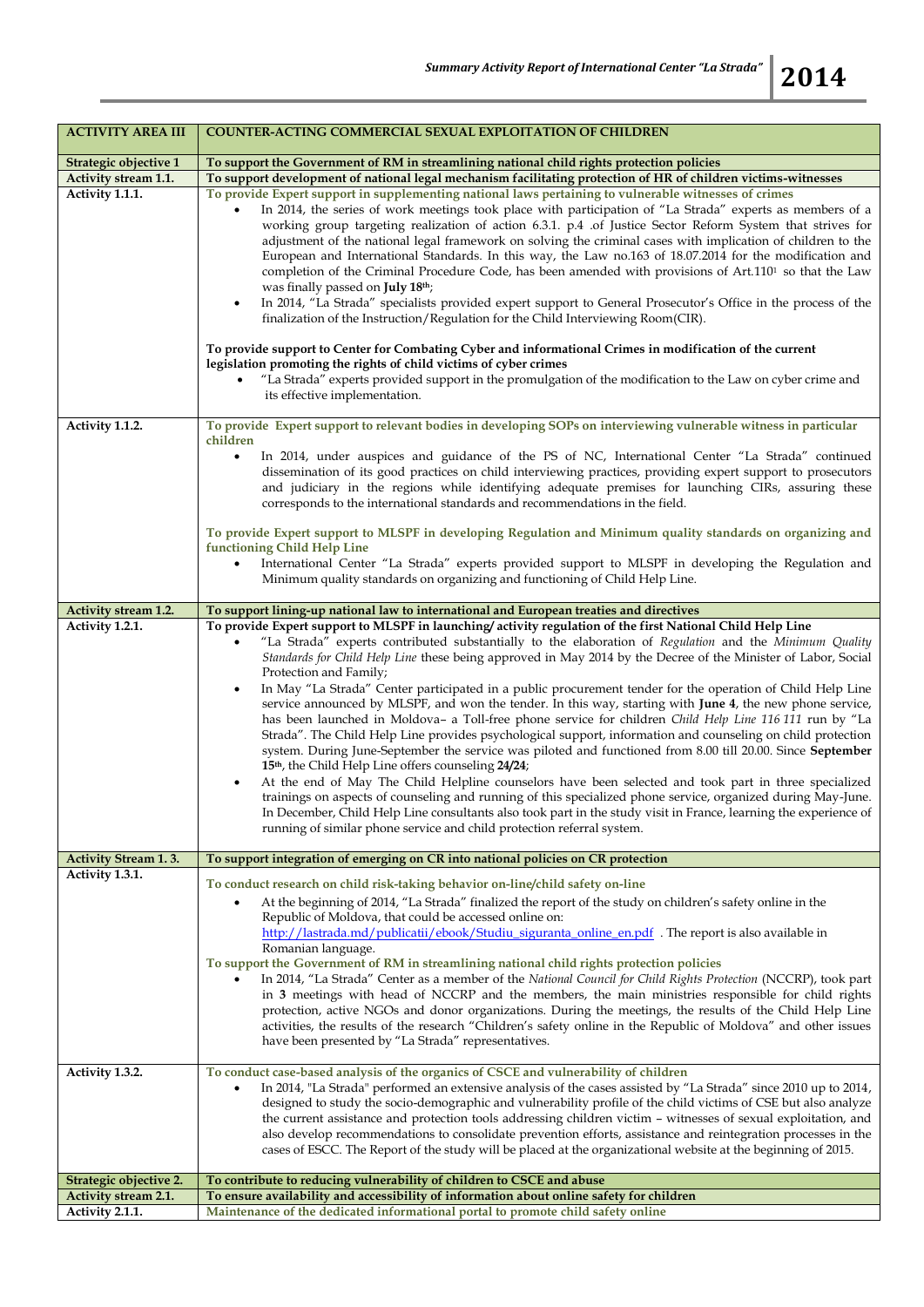|--|

| Activity 2.1.2.                                | In 2014, "La Strada" continued offering on-line information and counseling via informational portal<br>www.siguronline.md. During the year, 87 online consultations have been provided via "Questions and<br>answers" and 81 online counseling via "support online" option. A total number of 10 thematic articles have<br>been developed by "La Strada" staff and placed on this specialized webpage.<br>Informing about online safety for children<br>39 interviews have been provided by "La Strada" representatives to 20 newspapers/press agencies, 14 TV<br>٠<br>agencies and 5 radio stations as related the topic CSCE/child abuse including online;<br>5 articles were written by "La Strada" staff for mass media on CSCE aspects.<br>To conduct outreach activities in rural areas<br>Organize Peer-to-Peer Educators Program<br>135 seminars for 3381 young people on child safety online issues have been organized by "La Strada" Peer-to-<br>٠<br>Peers educators in cooperation with Educational Departments on district level in line with MoU signed by "La<br>Strada" with Ministry of Education;<br>2000 copies of educational and promotion materials on safety online have been distributed during seminars for<br>٠<br>youth in schools and awareness activities in summer camps;<br>18 "La Strada" volunteers (Peer-to-peer educators) who will carry out educational seminars and outreach<br>activities in 2015, have been trained to promote safer internet for children in the framework of a training<br>organized by "La Strada" on November 22-23. |
|------------------------------------------------|-----------------------------------------------------------------------------------------------------------------------------------------------------------------------------------------------------------------------------------------------------------------------------------------------------------------------------------------------------------------------------------------------------------------------------------------------------------------------------------------------------------------------------------------------------------------------------------------------------------------------------------------------------------------------------------------------------------------------------------------------------------------------------------------------------------------------------------------------------------------------------------------------------------------------------------------------------------------------------------------------------------------------------------------------------------------------------------------------------------------------------------------------------------------------------------------------------------------------------------------------------------------------------------------------------------------------------------------------------------------------------------------------------------------------------------------------------------------------------------------------------------------------------------------------------------------------------------|
|                                                |                                                                                                                                                                                                                                                                                                                                                                                                                                                                                                                                                                                                                                                                                                                                                                                                                                                                                                                                                                                                                                                                                                                                                                                                                                                                                                                                                                                                                                                                                                                                                                                   |
| <b>Activity Stream 2.2.</b>                    | To mobilize private business and society for the prevention of CSCE                                                                                                                                                                                                                                                                                                                                                                                                                                                                                                                                                                                                                                                                                                                                                                                                                                                                                                                                                                                                                                                                                                                                                                                                                                                                                                                                                                                                                                                                                                               |
| Activity 2.1.1.                                | Organizing info and awareness events for/ in partnership with private sector<br>On the Safer Internet day (February 11), "La Strada" jointly with CCCC addressed the tele-communication<br>٠<br>companies distributed through SMS the information regarding www.siguronline.md info portal. In this way,<br>the leading telecommunication companies (Moldtelecom and Moldcell) sent sms to all its clients aged 18-35<br>y.o. promoting the specialized web portal www.siguronline.md;<br>In October, two public events "Security online starts with you" have been organized by "La Strada" in<br>$\bullet$<br>cooperation with coffeeteriums network "Tucano" that supported the campaign by offering designing,<br>publishing and distribution of informative flyers. During Safer Internet month (October), Tucano<br>coffeterriums network distributed 1000 such flyers;<br>"La Strada" in partnership with Public Library "Hasdeu" and in cooperation with CCCC, GPO, have<br>$\bullet$<br>organized in October, in library premises, public debates on Child Safety Online aspects. The event was<br>visited by approx 60 persons (children from lyceum, general public/library visitors);<br>Additional 1000 stickers with the message "We protect our children from sexual abuse" have been distributed<br>$\bullet$<br>in September via Voiaj International Agency, mostly via air ticket offices, based on joint agreement between "La<br>Strada" and Voiaj International.                                                                                             |
| Strategic objective 3.                         | To contribute to human institutional capacities to effectively respond to the cases of CSCE and abuse                                                                                                                                                                                                                                                                                                                                                                                                                                                                                                                                                                                                                                                                                                                                                                                                                                                                                                                                                                                                                                                                                                                                                                                                                                                                                                                                                                                                                                                                             |
| Activity stream 3.1.                           | To enhance skills and abilities of professionals to secure rights of children during criminal and court proceedings                                                                                                                                                                                                                                                                                                                                                                                                                                                                                                                                                                                                                                                                                                                                                                                                                                                                                                                                                                                                                                                                                                                                                                                                                                                                                                                                                                                                                                                               |
|                                                |                                                                                                                                                                                                                                                                                                                                                                                                                                                                                                                                                                                                                                                                                                                                                                                                                                                                                                                                                                                                                                                                                                                                                                                                                                                                                                                                                                                                                                                                                                                                                                                   |
| Activity 3.1.1.                                | To organize and conduct training for law enforcement(LE) and judiciary<br>The training Curricula and Guide on Interviewing children victims of sexual abuse an exploitation developed by "La<br>Strada" has been institutionalized by NIJ;<br>157 judges, prosecutors and psychologists took part in 7 seminars on "Hearing children victims/witnesses of<br>$\bullet$<br>abuse and sexual exploitation" have been (co)organized by "La Strada"s in partnership by NIJ and PS with<br>financial support of Oak Foundation, OSCE Mission to Moldova and IOM, where "La Strada" trainers served<br>as trainers on aspects related to interviewing children victims/witnesses of sexual abuse/exploitation;                                                                                                                                                                                                                                                                                                                                                                                                                                                                                                                                                                                                                                                                                                                                                                                                                                                                          |
| Activity 3.1.2.                                | Provide case-based consultations to LE on the treatment of child victim-witness<br>The attorney offered 85 consultations for the law enforcement professionals, and 95 consultations for<br>٠<br>professional groups were offered by the psychologists of Contact Center as related to the treatment of child<br>victim/witness.                                                                                                                                                                                                                                                                                                                                                                                                                                                                                                                                                                                                                                                                                                                                                                                                                                                                                                                                                                                                                                                                                                                                                                                                                                                  |
| Activity stream 3.2.                           | To strengthen knowledge of practitioners about CSCE and abuse                                                                                                                                                                                                                                                                                                                                                                                                                                                                                                                                                                                                                                                                                                                                                                                                                                                                                                                                                                                                                                                                                                                                                                                                                                                                                                                                                                                                                                                                                                                     |
| Activity 3.2.1.                                | To distribute methodological materials to practitioners<br>176 Guidelines on hearing children, 11 publications What we know about CSCE, 187 flyers on CIR provisions, 180<br>$\bullet$<br>leaflets on <i>Child security online</i> have been distributed in the frame of above mentioned trainings organized with<br>participation of "La Strada";<br>In the frame of trainings targeting border police, 1150 leaflets Travel with care", and 7094 leaflets Know your<br>$\bullet$<br>rights have been offered for the distribution at the border crossing points. Additionally, 2700 flyers and 1000<br>stickers with message Travel with care for children have been passed for distribution via Voiaj International<br>Agency.<br>To organize debriefings with librarians on child safety online<br>175 librarians took part in 5 defriefings organized by "La Strada" in Chisinau, Ungheni, Orhei, Calarasi,<br>Ialoveni and Telenesti, in partnership with Novoteca Libraries Network in the framework of the Safer Internet<br>month (October) "La Strada" and entitled The role of libraians in promoting a safer Internet for children. The<br>librarians have been taking part in the debriefings discussing the advantajes and disadvantages of Internet<br>use, child safety/risks online, how the librarians can help visitors in difficult situation including child<br>abuse/grooming online, promotion of www.siguronline.md info portal and other issues.                                                                                                         |
| <b>Activity Stream 3.3.</b><br>Activity 3.3.2. | To support institutionalization of professional education on interviewing vulnerable witnesses<br>To offer support in integration of the training course into the formal curricula                                                                                                                                                                                                                                                                                                                                                                                                                                                                                                                                                                                                                                                                                                                                                                                                                                                                                                                                                                                                                                                                                                                                                                                                                                                                                                                                                                                                |